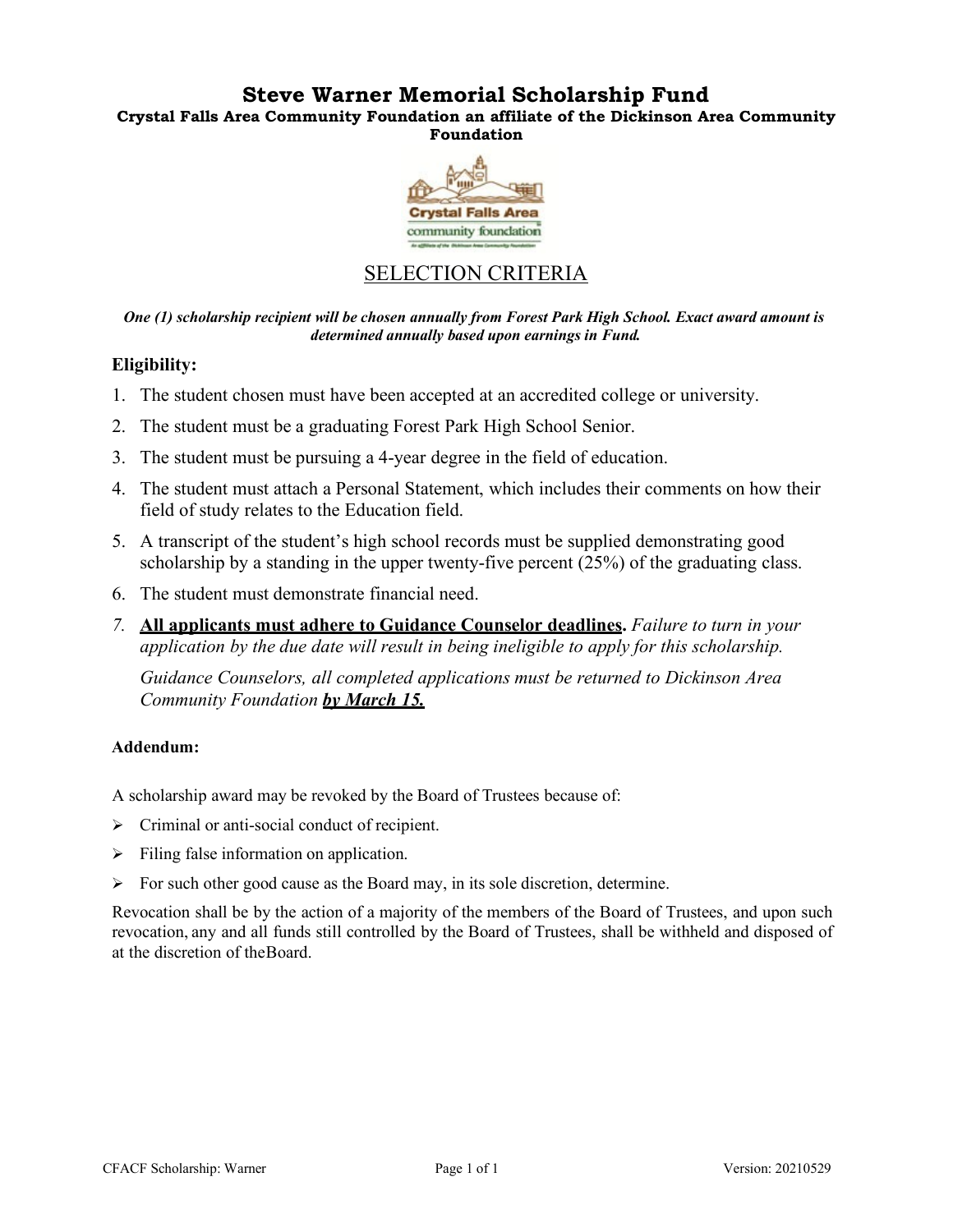

# *Steve Warner Memorial Scholarship*

**Crystal Falls Area Community Foundation Fund an affiliate of the Dickinson Area CommunityFoundation**

| <b>Date</b>                                                                                                                                                     |                              |
|-----------------------------------------------------------------------------------------------------------------------------------------------------------------|------------------------------|
| <b>Full Name</b>                                                                                                                                                |                              |
| <b>Street Address</b>                                                                                                                                           |                              |
| <b>City ST ZIP Code</b>                                                                                                                                         |                              |
| Home & Cell Phone                                                                                                                                               |                              |
| <b>E-Mail (Required)</b>                                                                                                                                        |                              |
| GPA:                                                                                                                                                            |                              |
| In what extra-curricular activities did you participate in? (Include both in-school activities and<br>volunteer activities outside of school)                   |                              |
|                                                                                                                                                                 |                              |
| Did you work during the school year? No                                                                                                                         | If yes, how many hours/week? |
| Name of College or University you plan to attend:                                                                                                               |                              |
| Have you applied for admission?                                                                                                                                 |                              |
| Have you been accepted?                                                                                                                                         |                              |
| Intended field of study:                                                                                                                                        |                              |
| Have you applied for other scholarships?                                                                                                                        |                              |
| Have you been granted a scholarship? If so, name of scholarship & amount:                                                                                       |                              |
|                                                                                                                                                                 |                              |
| Please include the following with the application:                                                                                                              |                              |
| A personal statement, which includes comments on how your field of study relates to the<br>1.<br>education field.<br>Copy of your high school transcripts<br>2. |                              |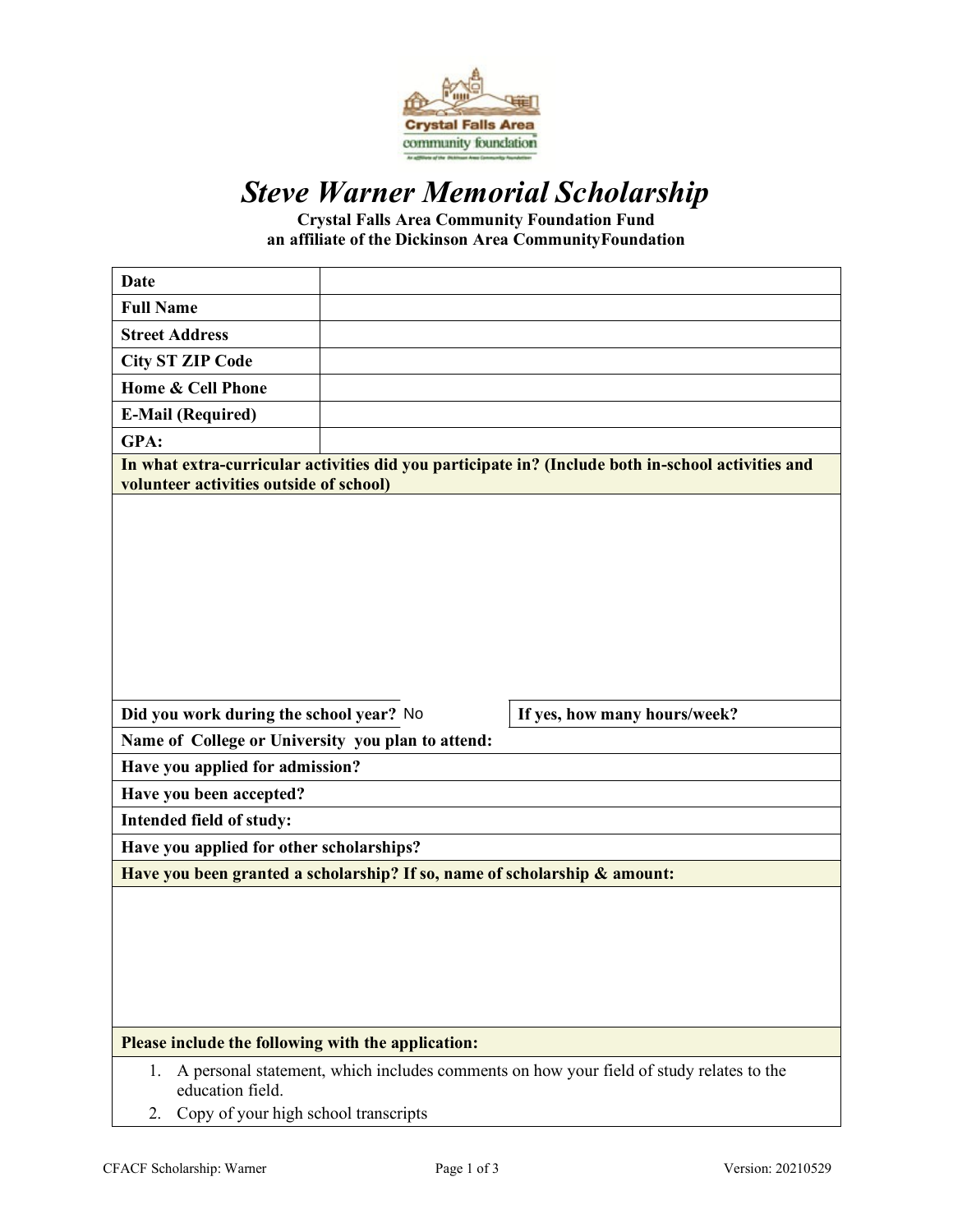

#### **Application Deadline**

**All applicants must adhere to the Guidance Counselor deadlines**. Guidance counselors must forward applications to Dickinson Area Community Foundation by **March 15**.

#### **Agreement and Signature**

By submitting this application, I affirm that the facts set forth in it are true and complete. I understand any false statements, omissions, or other misrepresentations made by me on this application may result in rejection of this application.

Name (printed)

Signature

Date

#### **Parent Application Form**

Name of parent or guardian completing this form:

Home address:

Phone:

Email address:

**Do you have any dependents other than your own family or other extenuating circumstances that should be considered? If yes, please explain:**

**Note here any statements you may wish to make which assist the scholarship selection committee in consideration of the applicant:**

#### **Agreement & Signature:**

I affirm that the statements above are true and complete. I understand any false statements, omissions, or other misrepresentations made by me on this application may result in rejection of this application.

Signature of parent or guardian:

Date: